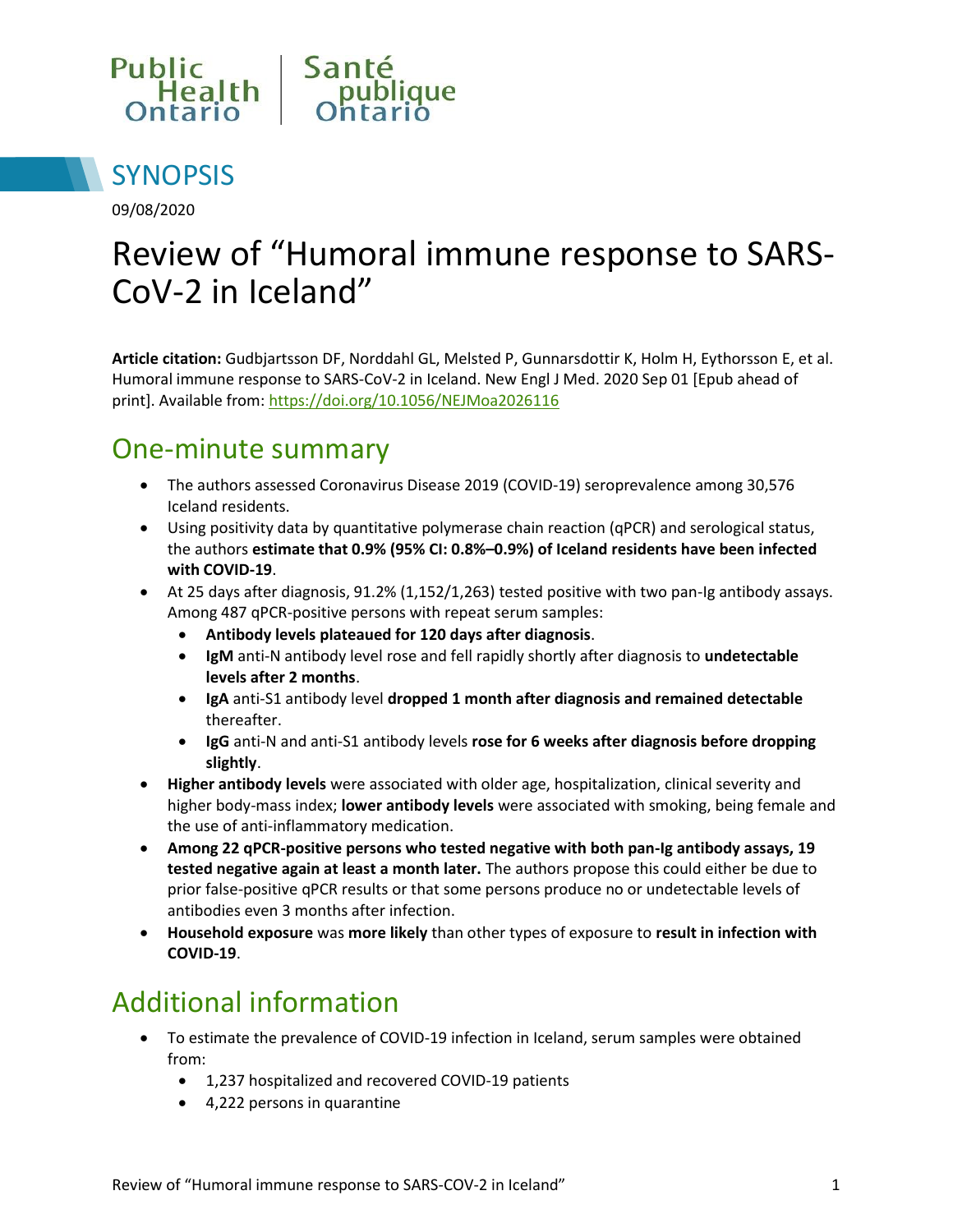- 23,452 persons outside quarantine and never been tested for COVID-19 with qPCR
- To assess changes in antibody levels, 487 recovered qPCR-positive persons provided multiple serum samples, with first serum samples were collected at least 3 weeks after qPCR diagnosis and final serum samples were taken at least one month after the first sample.
- In view of the low prevalence of COVID-19 infection in Iceland, seropositivity in this study required testing positive for both pan-Ig anti-N assay and pan-Ig anti–S1-RBD assay.
- **Higher antibody levels were associated with**:
	- **Increasing age** (P < .000001 for both pan-Ig antibody assays)
	- **hospitalization** (P < .00013 for pan-Ig anti–S1-RBD)
	- **clinical severity** (P < .00013 for pan-Ig anti-N; P < .000001 for pan-Ig anti–S1-RBD); clinical severity was categorized into 3 stages:
		- low: with mild symptoms
		- moderate: with mild dyspnea, cough or fever for less than 5 days
		- high: with severe dyspnea, worsening cough, high or persistent fever for 5 days or more, or severe fatigue
	- **higher body-mass index** (P < .00013 for pan-Ig anti-N; P < .05 for pan-Ig anti–S1-RBD); categorization of body-mass index scale was not reported
- **Lower antibody levels were associated with**:
	- **smoking** (P < .00013 for both pan-Ig antibody assays)
	- **being female** (P < .00013 for pan-Ig anti–S1-RBD)
	- **use of anti-inflammatory medication** (P < .05 for both pan-Ig antibody assays); medication use was based on patient self-report to the question: "Do you take anti-inflammatory medication weekly or more often?"
- Proposed explanations for the longer persistence of antibodies than other studies include difference in sensitivity and specificity in the antibody assays used and the likelihood of healthier qPCR-positive persons in Iceland due to widespread testing (15% of the Iceland population had been tested with qPCR by June 15, 2020).
- **Among the infected, the authors estimate that:** 
	- **56% had been diagnosed previously with qPCR**
	- 14% had been in quarantine but either not tested or tested negative with qPCR
	- 30% had never been quarantined or tested with qPCR
- **Household members** of someone infected with COVID-19 were **more likely to test positive by qPCR (odds ratio: 5.2; 95% CI 4.5–6.1) and more likely to seroconvert (odds ratio: 5.2; 95% CI 3.3–8.0)**. The authors suggest that for persons sharing a household with an infected person, they should refrain from contact with the infected person during their quarantine; also, contacts of household members should be quarantined.

### PHO reviewer's comments

- In estimating the prevalence of COVID-19 infection among Iceland residents, the authors obtained data from an inclusive set of samples embracing hospitalized and recovered patients with COVID-19, contacts under quarantine, as well as the general public. However, as demographic details on the sample and population are not reported, one should be cautions in generalizing the information to populations beyond Iceland residents.
- Cautions should also be exercised in extrapolating the information on the nature and durability of humoral immune response to COVID-19 infection, which may present different characteristics